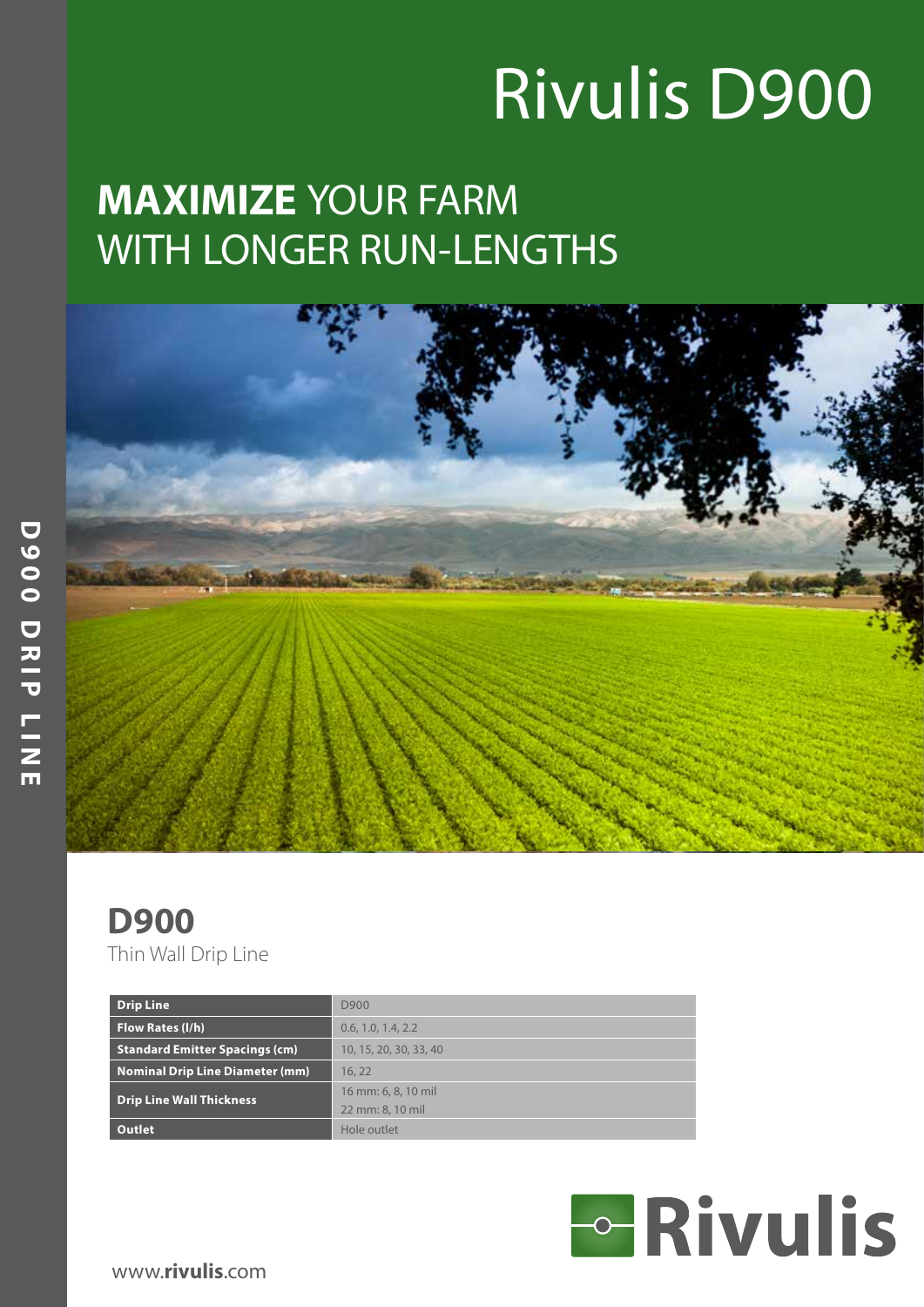### **MAXIMIZE**: FARMING

#### *Have you ever wondered why some drip lines can work for longer run lengths than others?*

The maximum distance a drip line can function is dependent on a number of factors including the exponent (correlation between flow output and pressure) and the kd value (friction caused by each emitter in the drip line). The lower the exponent and the kd value, the further you can run your drip irrigation system while still maintaining a high standard of irrigation uniformity.

D900's design minimizes friction loss through its small design, and its uniquely engineered flow path that minimizes exponent. In other words, D900 allows you to achieve longer distances per row while still maintaining high uniformity.

#### *Unique emitter design for high uniformity over longer distances*



### **MAXIMUM: RUN LENGTHS COMPARISON**

#### **Rivulis D900** 16 mm, 1 l/h emitter at 50 cm spacing

**222 m**

Calculations based on 1 bar pressure, flat ground and 10% maximum flow variation.

#### **MAXIMIZE**: Potential Benefits For Your Farm

- *•* Achieve longer-run lengths with a smaller diameter tube Save on installation costs
- *•* Irrigate longer rows for more efficient farming operations Longer rows, fewer tractor turns
- *•* Greater uniformity of irrigation over longer run lengths More consistent crop yields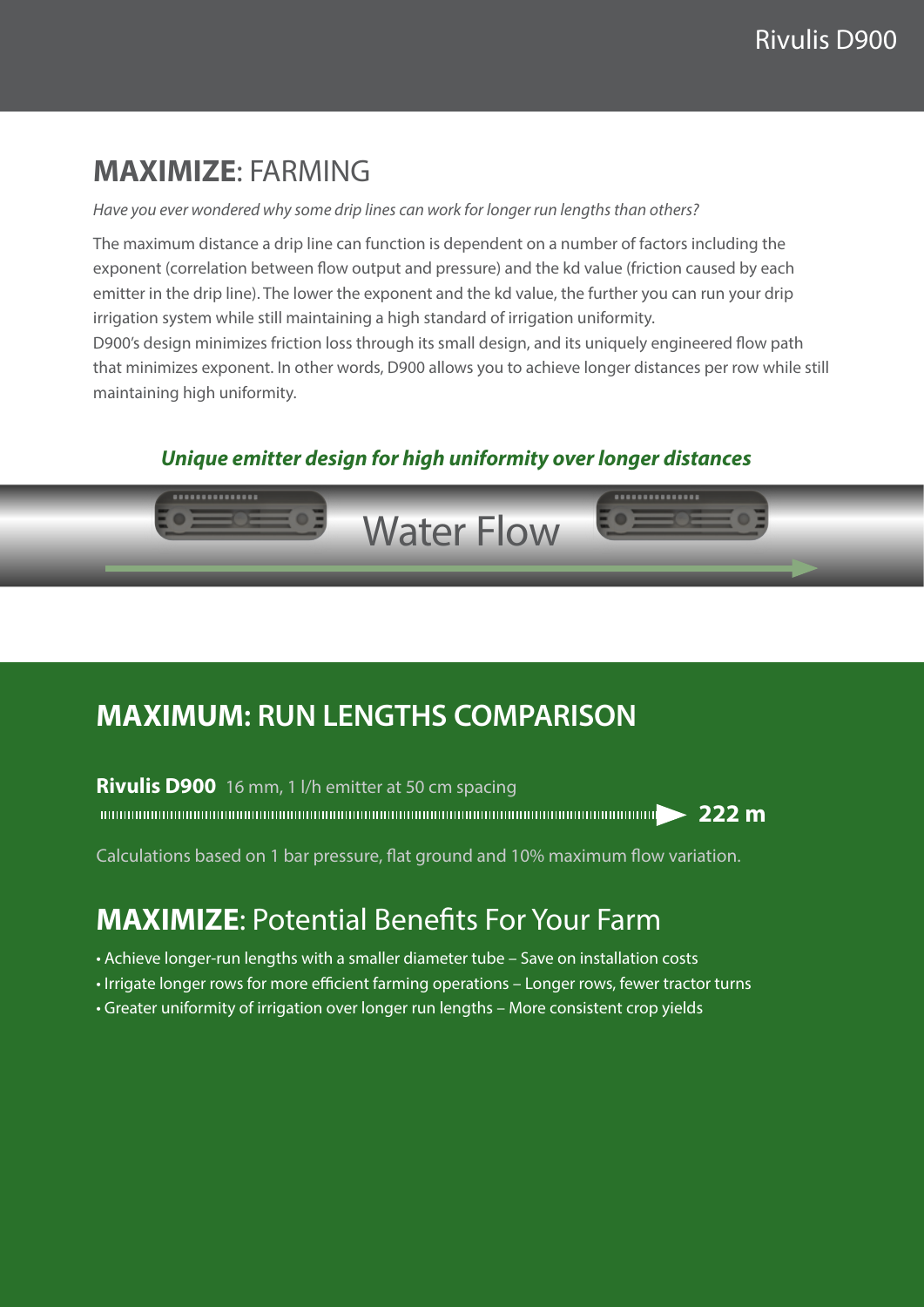### Rivulis D900 Technical Data

| Nominal<br>Ø | Wall<br>Thickness |       | Internal<br>Ø | Outside<br>Ø | Nominal<br>Flow<br>Rate at<br>1.0 <sub>bar</sub><br>Pressure | Maximum<br>Operating<br>Pressure | Roll<br>Length                                                                | Maximum Run Length (10% FV) x<br>spacing between Emitters (cm) |     |     |     |     |     |     |     |
|--------------|-------------------|-------|---------------|--------------|--------------------------------------------------------------|----------------------------------|-------------------------------------------------------------------------------|----------------------------------------------------------------|-----|-----|-----|-----|-----|-----|-----|
|              |                   |       |               |              |                                                              |                                  | (according<br>to emitter<br>spacing)                                          | 15                                                             | 20  | 25  | 30  | 40  | 50  | 60  | 75  |
| (mm)         | (mil)             | (mm)  | (mm)          | (mm)         | (I/h)                                                        | (bar)                            | (m)                                                                           | (m)                                                            | (m) | (m) | (m) | (m) | (m) | (m) | (m) |
| 16           | 6                 | 0.150 | 16.10         | 16.40        | 0.6                                                          | 1.0                              | 2600 (10 cm)<br>2700 (15 cm)<br>2800 (20 cm)<br>2900 (25 cm)<br>3000 (≥30 cm) | 126                                                            | 154 | 179 | 202 | 244 | 283 | 319 | 370 |
|              |                   |       |               |              | 1.0                                                          |                                  |                                                                               | 95                                                             | 115 | 134 | 151 | 183 | 212 | 239 | 277 |
|              |                   |       |               |              | 1.4                                                          |                                  |                                                                               | 77                                                             | 94  | 109 | 122 | 148 | 171 | 192 | 223 |
|              |                   |       |               |              | 2.2                                                          |                                  |                                                                               | 59                                                             | 71  | 82  | 92  | 112 | 130 | 146 | 169 |
|              | 8                 | 0.200 |               | 16.50        | 0.6                                                          | 1.2                              | 2500 (10 cm)<br>2600 (15 cm)<br>2700 (20 cm)<br>2800 (25 cm)<br>2900 (≥30 cm) | 128                                                            | 156 | 181 | 205 | 248 | 288 | 324 | 376 |
|              |                   |       |               |              | 1.0                                                          |                                  |                                                                               | 99                                                             | 120 | 140 | 158 | 191 | 222 | 250 | 290 |
|              |                   |       |               |              | 1.4                                                          |                                  |                                                                               | 78                                                             | 94  | 110 | 123 | 149 | 173 | 194 | 224 |
|              |                   |       |               |              | 2.2                                                          |                                  |                                                                               | 59                                                             | 72  | 83  | 94  | 113 | 131 | 148 | 170 |
|              | 10                | 0.250 |               | 16.60        | 0.6                                                          | 1.4                              | 2100 (10 cm)<br>2200 (15 cm)<br>2300 (20 cm)<br>2400 (25 cm)<br>2500 (≥30 cm) | 126                                                            | 153 | 178 | 201 | 243 | 282 | 318 | 368 |
|              |                   |       |               |              | 1.0                                                          |                                  |                                                                               | 100                                                            | 122 | 142 | 160 | 194 | 225 | 254 | 294 |
|              |                   |       |               |              | 1.4                                                          |                                  |                                                                               | 80                                                             | 97  | 112 | 126 | 152 | 176 | 199 | 230 |
|              |                   |       |               |              | 2.2                                                          |                                  |                                                                               | 60                                                             | 72  | 84  | 94  | 114 | 132 | 149 | 173 |
| 22           | 8                 | 0.200 | 22.20         | 22.60        | 0.6                                                          | 1.0                              | 1900 (15 cm)<br>2000 (20 cm)<br>2100 (25 cm)<br>2100 (≥30 cm)                 | 219                                                            | 267 | 312 | 353 | 428 | 496 | 560 | 649 |
|              |                   |       |               |              | 1.0                                                          |                                  |                                                                               | 166                                                            | 202 | 236 | 266 | 323 | 375 | 424 | 491 |
|              |                   |       |               |              | 1.4                                                          |                                  |                                                                               | 133                                                            | 161 | 187 | 211 | 255 | 295 | 332 | 384 |
|              |                   |       |               |              | 2.2                                                          |                                  |                                                                               | 101                                                            | 122 | 142 | 160 | 193 | 224 | 252 | 291 |
|              | 10                | 0.250 |               | 22.70        | 0.6                                                          | 1.3                              | 1300 (15 cm)<br>1400 (20 cm)<br>1500 (25 cm)<br>1600 (≥30 cm)                 | 221                                                            | 270 | 314 | 355 | 431 | 500 | 565 | 654 |
|              |                   |       |               |              | 1.0                                                          |                                  |                                                                               | 174                                                            | 212 | 247 | 280 | 339 | 394 | 445 | 515 |
|              |                   |       |               |              | 1.4                                                          |                                  |                                                                               | 135                                                            | 163 | 189 | 214 | 258 | 299 | 337 | 389 |
|              |                   |       |               |              | 2.2                                                          |                                  |                                                                               | 103                                                            | 124 | 144 | 163 | 196 | 228 | 256 | 296 |